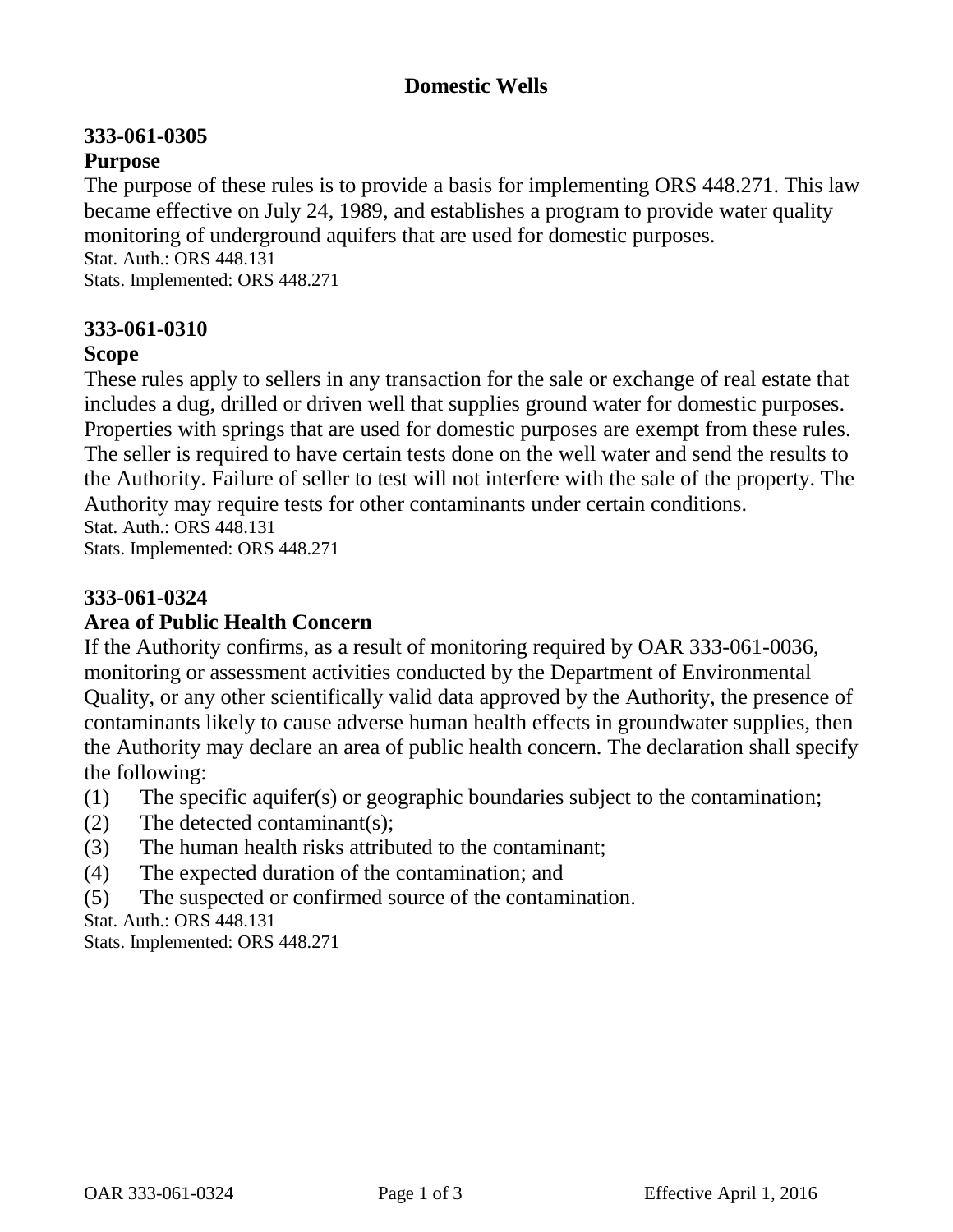# **333-061-0325**

## **Domestic Well Tests**

- (1) In any transaction for the sale or exchange of real estate that includes a well that supplies ground water for domestic purposes, the seller of the real estate shall, upon accepting an offer to purchase that real estate, have the well water tested for arsenic, nitrate, and total coliform bacteria. If the well is in a designated area of public health concern, the Authority may require additional testing.
- (2) The seller, or seller's designee, must submit the results of the required tests to the Authority and to the buyer within 90 days of receiving the results of the tests.
- (3) If the seller, or seller's designee, fails to comply with sections (1) and (2) of this rule, this does not invalidate any of the documents needed to complete the sale of the real estate.
- (4) The seller, or seller's designee, is responsible for making sure that the Authority's Water Systems Data Sheet is completed and submitted to the Authority with copies of the arsenic, nitrate, and total coliform bacteria lab slips.
- (5) The Water Resources Department well identification number and a description of the property shall be entered on the water system data sheet for the seller to be considered in compliance with ORS 448.271. The description shall include township, range, section, street address, city, state and zip code.
- (6) The lab tests required by ORS 448.271 cannot be waived even if the buyer agrees not to have the well tested.
- (7) The lab tests for arsenic, nitrate, and coliform bacteria are considered valid for one year if they are associated with the sale of the property.
- (8) If the well is not on the property being sold, but the real property includes an interest to a well on adjacent property, including an easement, that interest would be considered part of the real property. Therefore the tests would be required.
- (9) ORS 448.271 only applies to wells that have been made operational to supply groundwater for domestic purposes. Capped domestic wells on unimproved lots are not required to be tested.

Stat. Auth.: ORS 448.131 Stats. Implemented: ORS 431.110, 431.150, 448.131 & 448.271

# **333-061-0330**

**Accredited Laboratories**

Only laboratories accredited according to Oregon Environmental Laboratory Accreditation Program (ORELAP) standards, as prescribed by OAR 333-064-0005 through 0065, shall be used to conduct the water tests required by these rules. Stat. Auth.: ORS 448.131 Stats. Implemented: ORS 431.110, 431.150, 448.131 & 448.271